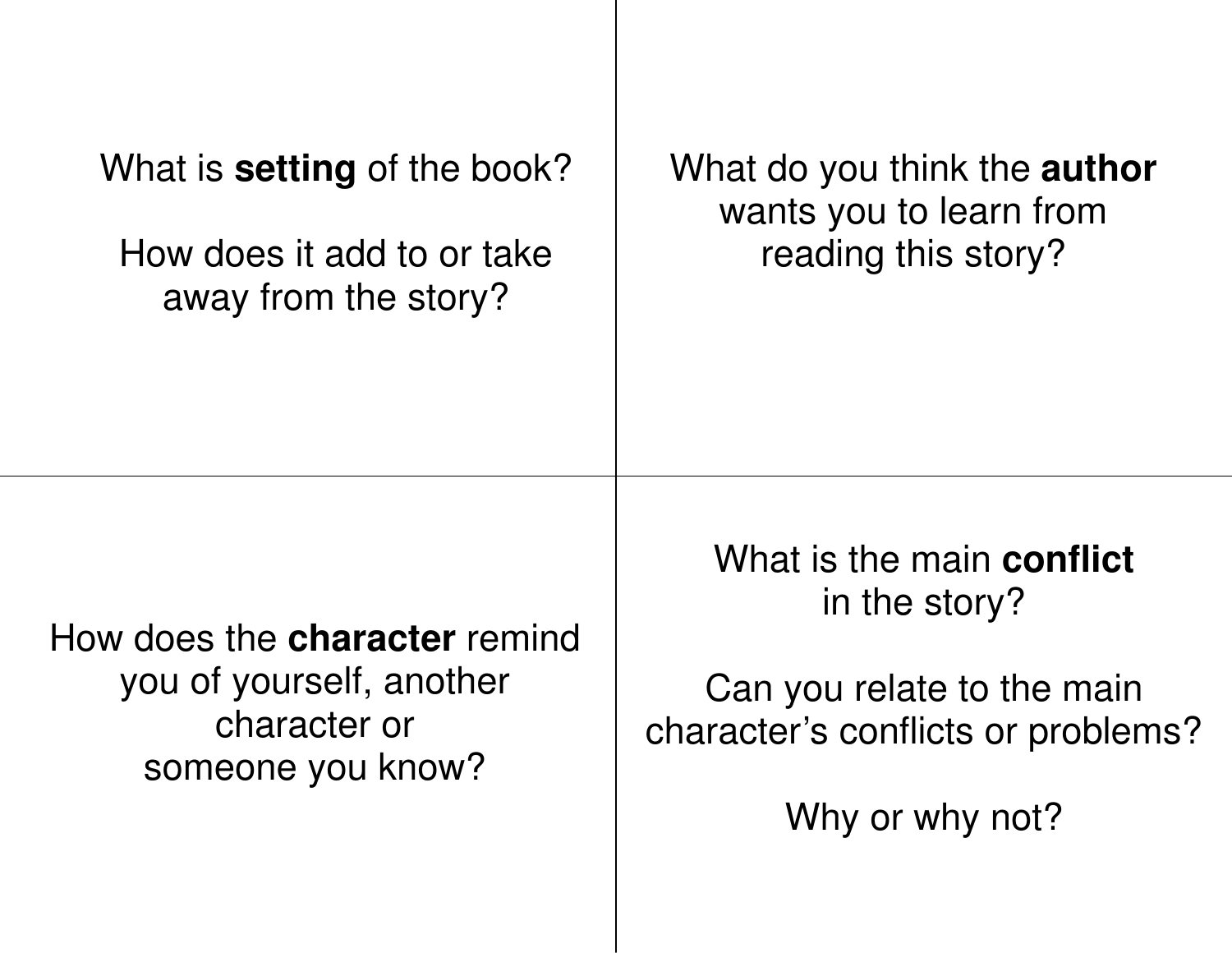| Which <b>character</b> do you                                                                                | Which <b>character</b> do you                                             |
|--------------------------------------------------------------------------------------------------------------|---------------------------------------------------------------------------|
| like the most?                                                                                               | like the least?                                                           |
| Why?                                                                                                         | Why?                                                                      |
| At what point in the book did<br>you decide if you liked it or not?<br>What helped to make this<br>decision? | Do like the way this<br>author writes?<br>What do you like or don't like? |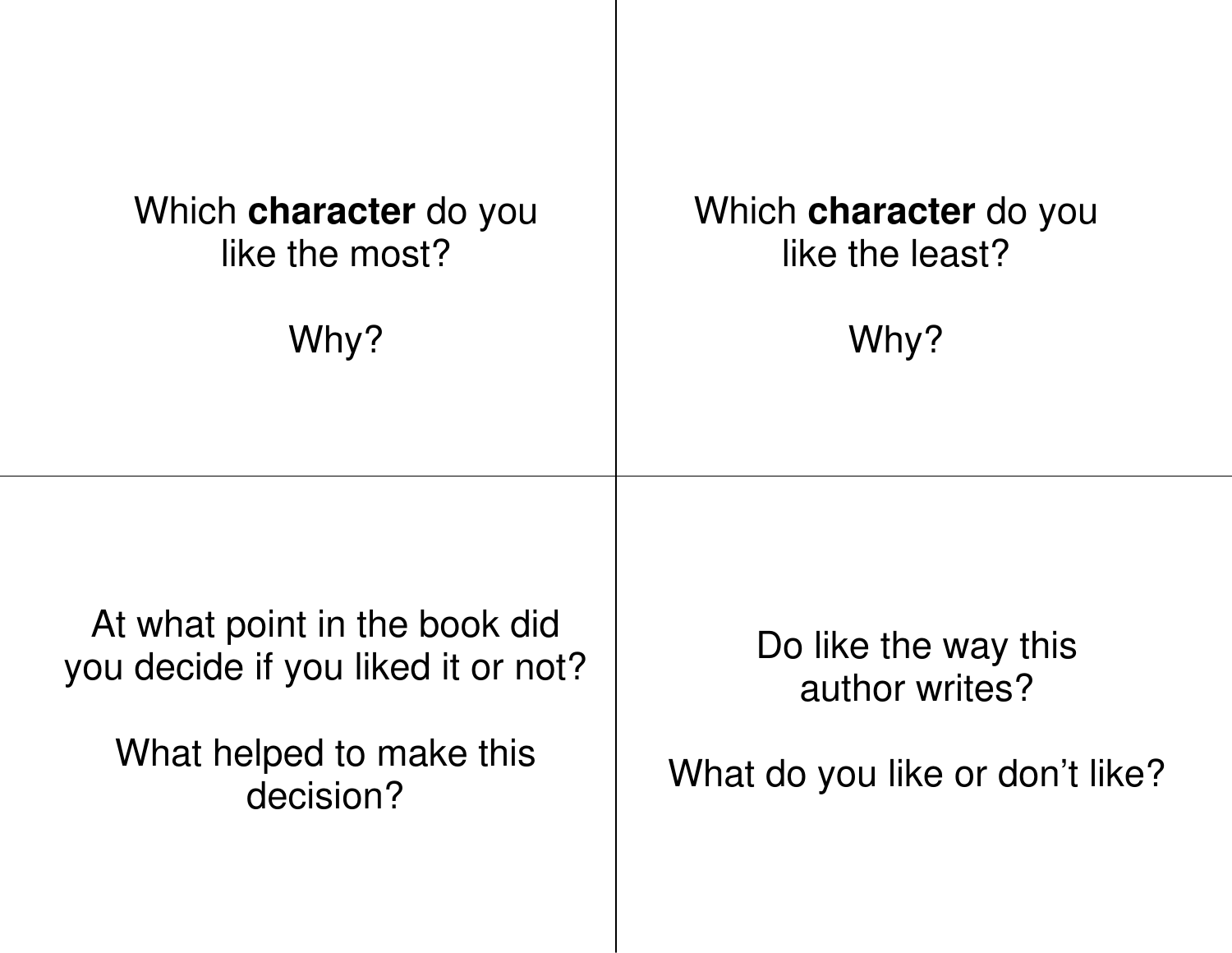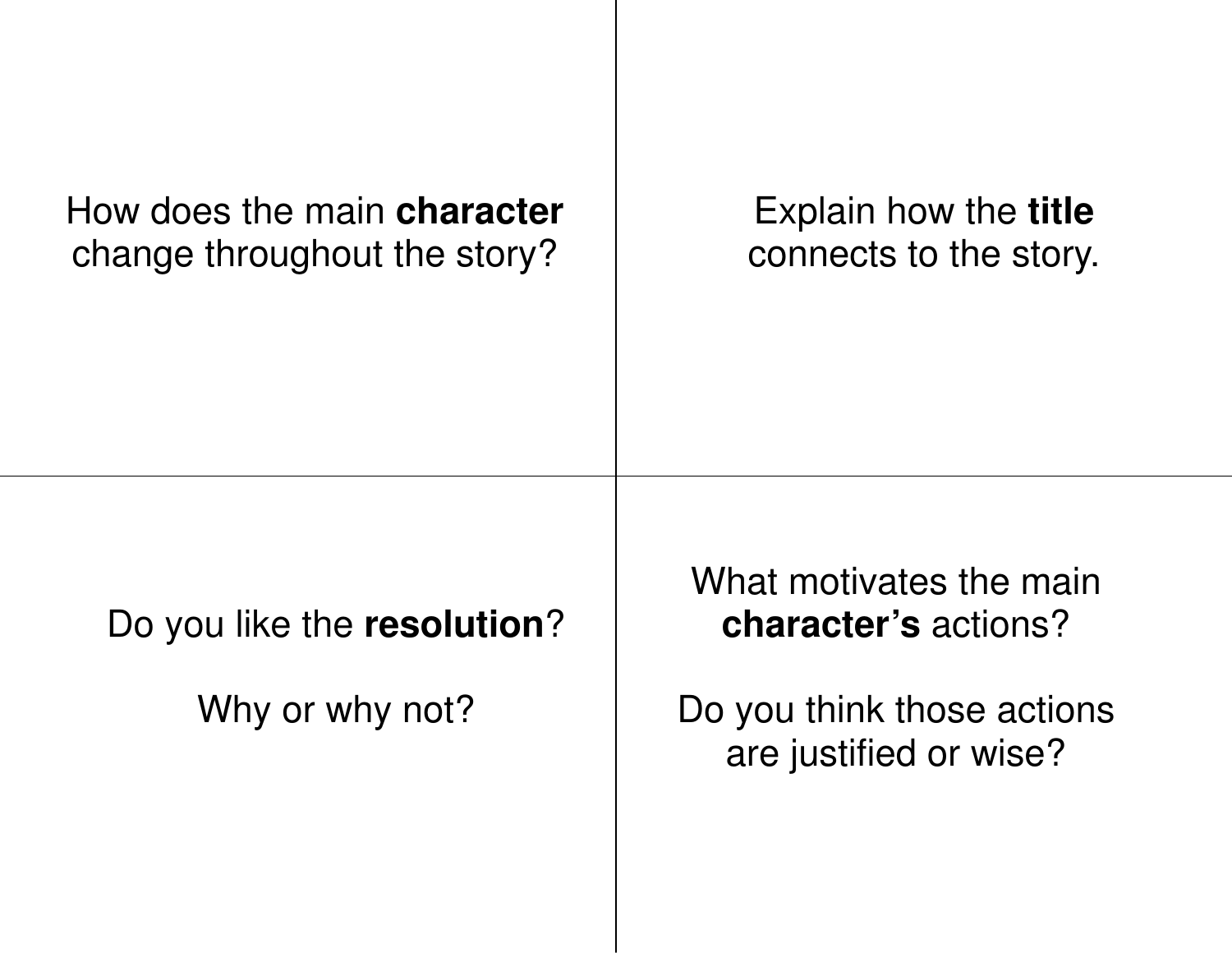| If you could insert yourself  | Is the <b>plot</b> well developed |
|-------------------------------|-----------------------------------|
| in the book, what character   | and believable?                   |
| would you be?                 | Explain the sub-plots             |
| Why?                          | if there are any?                 |
| What passage in the book      | If you could interview            |
| is the most memorable to you? | the author, what would            |
| Why?                          | you want to know?                 |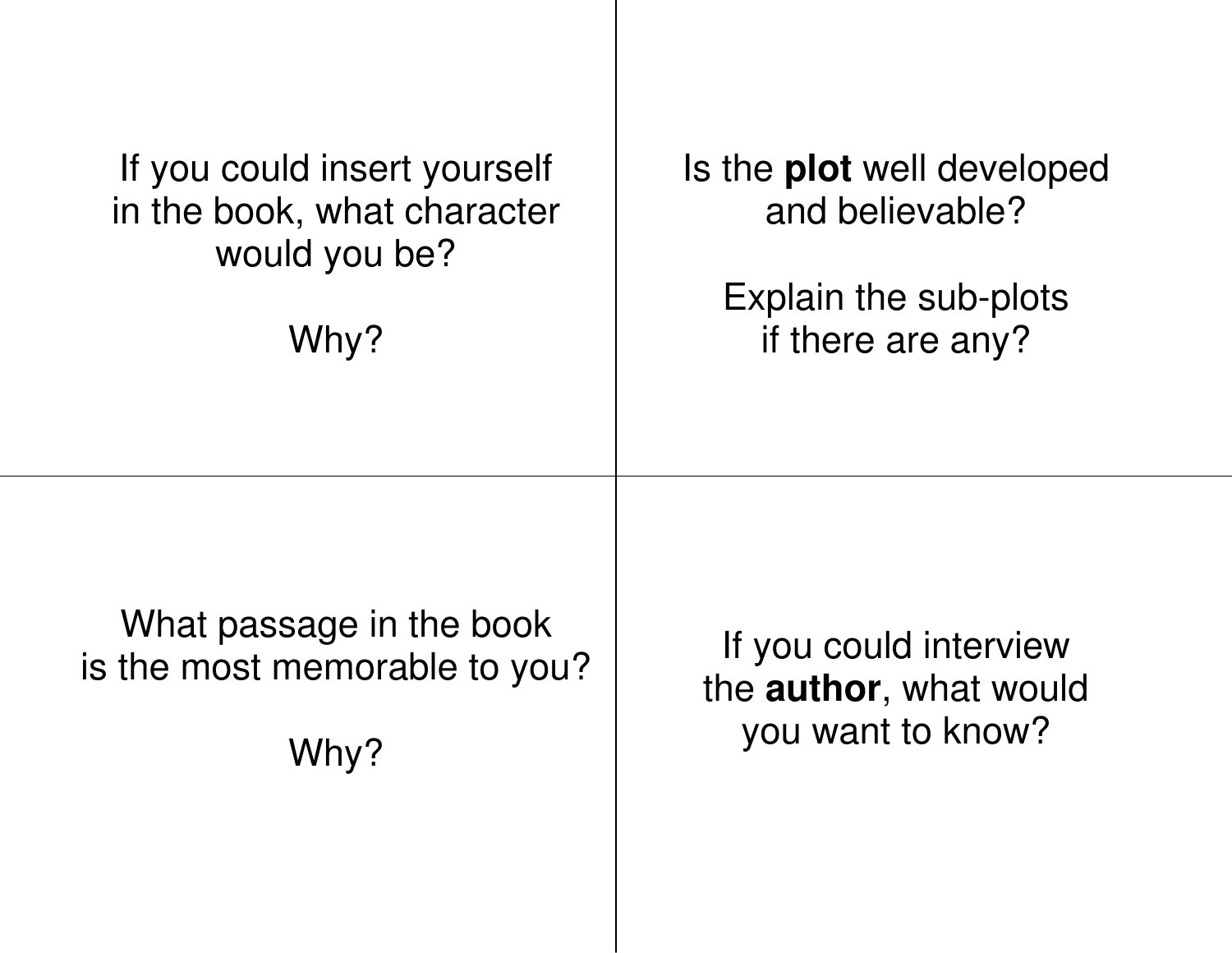| What is a <b>character</b> trait that<br>you could use to describe your<br>favorite character?<br>What actions, thoughts,<br>dialogue or reactions from other<br>characters support your choice? | What <b>events</b> cause the<br>character to change?                                                                       |
|--------------------------------------------------------------------------------------------------------------------------------------------------------------------------------------------------|----------------------------------------------------------------------------------------------------------------------------|
| <b>Symbols</b> add to the meaning.<br>Can you identify any symbols:<br>people, actions, or<br>objects that stand for<br>something bigger than<br>themselves?                                     | How is the story <b>organized</b> ?<br>Does the author use flashback,<br>going back and forth between<br>present and past? |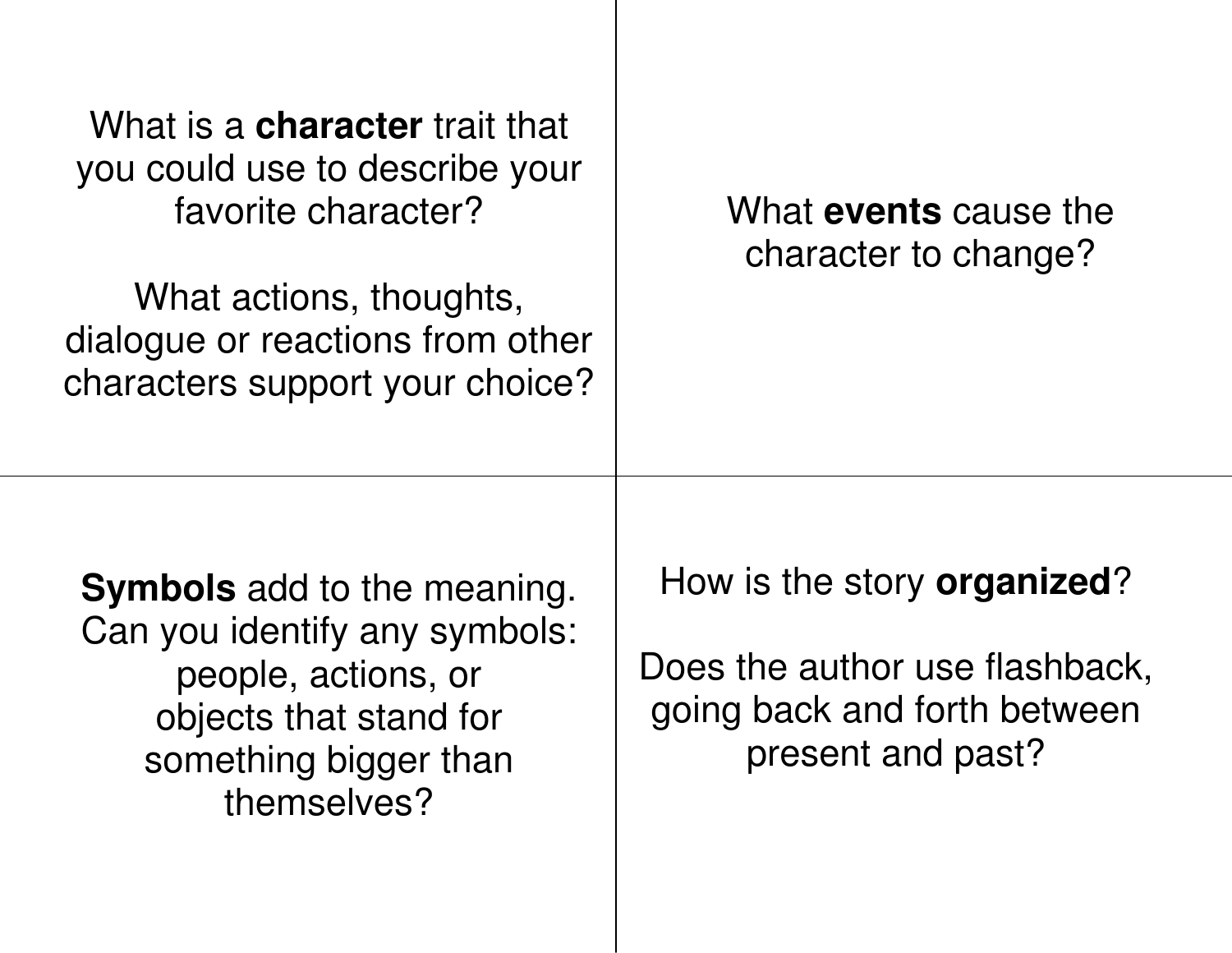| Who is the <b>narrator</b> ?<br>Why do you think the author<br>chose to use this<br>narrator? | Are there any quotes or<br>passages in the book<br>that inspire you?<br>Which ones?<br>Why? |
|-----------------------------------------------------------------------------------------------|---------------------------------------------------------------------------------------------|
| Are there any characters or<br>events that remind you of<br>another book? Explain.            | Was the story predictable or<br>surprising? Explain.                                        |